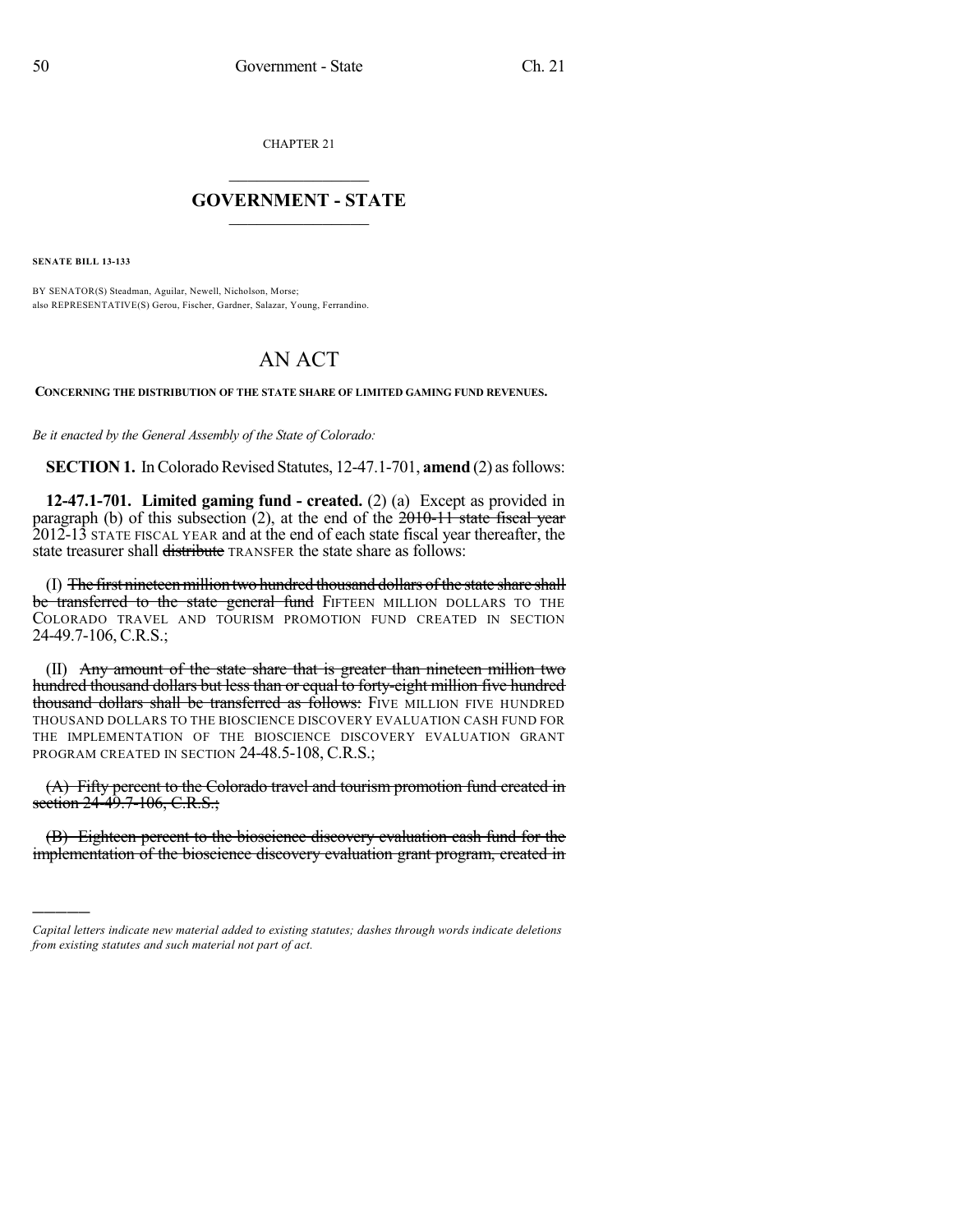section 24-48.5-108, C.R.S.;

(C) Fifteen percent to the local government limited gaming impact fund created in section  $12-47.1-1601$ ;

(D) Seven percent to the innovative higher education research fund created in section 23-19.7-104, C.R.S.;

(E) Five percent to the new jobs incentives cash fund created in section  $24-46-105.7$ , C.R.S.;

(F) Four percent to the creative industries cash fund, created in section 24-48.5-301, C.R.S., for purposes of the council on creative industries, including the administration of the council; and

(G) One percent to theColorado office of film, television, and media operational account cash fund, created in section 24-48.5-116, C.R.S., for the operation of the Colorado office of film, television, and media, for the performance-based incentive for filmproduction inColorado asspecified in section 24-48.5-116,C.R.S., and for the Colorado office of film, television, and media loan guarantee program as specified in section 24-48.5-115, C.R.S.

(III) Any amount of the state share that is greater than forty-eight million five hundred thousand dollars shall be transferred to the state general fund FIVE MILLION DOLLARS TO THE LOCAL GOVERNMENT LIMITED GAMING IMPACT FUND CREATED IN SECTION 12-47.1-1601;

(IV) TWO MILLION ONE HUNDRED THOUSAND DOLLARS TO THE INNOVATIVE HIGHER EDUCATION RESEARCH FUND CREATED IN SECTION 23-19.7-104, C.R.S.;

(V) TWO MILLION DOLLARS TO THE CREATIVE INDUSTRIES CASH FUND, CREATED IN SECTION 24-48.5-301, C.R.S., FOR PURPOSES OF THE COUNCIL ON CREATIVE INDUSTRIES, INCLUDING THE ADMINISTRATION OF THE COUNCIL;

(VI) FIVE HUNDRED THOUSAND DOLLARS TO THE COLORADO OFFICE OF FILM, TELEVISION, AND MEDIA OPERATIONAL ACCOUNT CASH FUND, CREATED IN SECTION 24-48.5-116, C.R.S., FOR THE OPERATION OF THE COLORADO OFFICE OF FILM, TELEVISION, AND MEDIA, FOR THE PERFORMANCE-BASED INCENTIVE FOR FILM PRODUCTION IN COLORADO AS SPECIFIED IN SECTION 24-48.5-116, C.R.S., AND FOR THE COLORADO OFFICE OF FILM, TELEVISION, AND MEDIA LOAN GUARANTEE PROGRAM AS SPECIFIED IN SECTION 24-48.5-115, C.R.S.; AND

(VII) ANY AMOUNT OF THE STATE SHARE THAT EXCEEDS THE TRANSFERS SPECIFIED IN SUBPARAGRAPHS (I) TO (VI) OF THIS PARAGRAPH (a) SHALL BE TRANSFERRED TO THE GENERAL FUND.

(b) If a transfer specified in subparagraph  $(H)$  SUBPARAGRAPHS (I) TO (VI) of paragraph (a) of this subsection  $(2)$  provides moneys for a purpose or program that isrepealed or otherwise discontinued as of the date of the transfer, then the transfer shall not be made to that particular fund but shall instead be transferred to the state general fund.